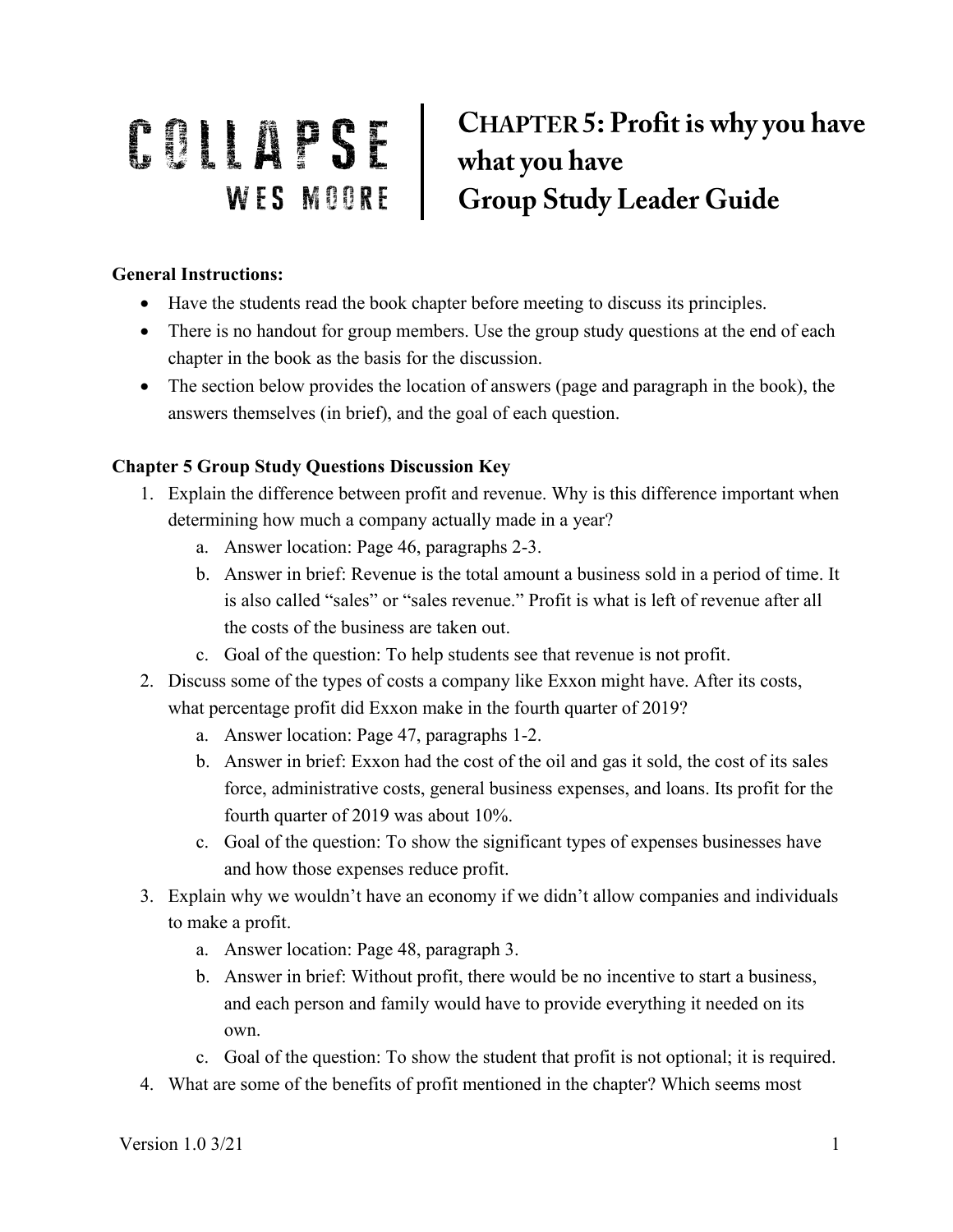important to you? Why?

- a. Answer location: Page 49, paragraph 3 through page 50, paragraph 2.
- b. Answer in brief: Profit provides jobs with medical and retirement benefits for employees, provides taxes to pay for benefits to the poor and needy, and provides taxes used to pay social security and military retirement benefits.
- c. Goal of the question: To help the student see the good that comes from profit.
- 5. Summarize why businesses won't stay open without profit.
	- a. Answer location: Page 50, paragraph 3 through page 52, paragraph 5.
	- b. Answer in brief: Owners want the maximum return on their time and money investment, have other options for their time and money that may pay more, and don't want to work as hard and sacrifice as much as they do to start a business only to make very little or no profit.
	- c. Goal of the question: To allow the student to see the common sense reasons business owners require profit.
- 6. What does "opportunity cost" have to do with why business owners won't accept extremely low profits and keep their businesses open?
	- a. Answer location: Page 51, paragraphs 1-6.
	- b. Answer in brief: Business owners must give up other benefits to start and run their businesses. What they give up is called "opportunity cost." Among other things, owners give up the salary they could have made at a regular job and the return they could have received from any savings they invested in their business Therefore, owners require a return at least as great as these costs in order to keep their doors open.
	- c. Goal of the question: To help the student understand how business owners think about how much profit they need to stay in business.
- 7. What does the amount of work business owners have to put in, and the risk they take, have to do with their desire to make a profit?
	- a. Answer location: Page 51, paragraph 7 through page 52, paragraph 5.
	- b. Answer in brief: Business owners work a lot of hours, endure a lot of stress, and take a lot of risk. No one wants to do all of that and make only a minimal return.
	- c. Goal of the question: To get the student to see why business owners deserve to make a profit given the amount of work and risk they take.
- 8. Where does James 4:12-16 fall on the idea of profit? Why would God not have a problem with profit?
	- a. Answer location: Page 52, paragraph 6 through page 53, paragraph 2.
	- b. Answer in brief: God accepts that business owners will pursue profit. He has no problem with it because of the reasons already discussed in the chapter—it